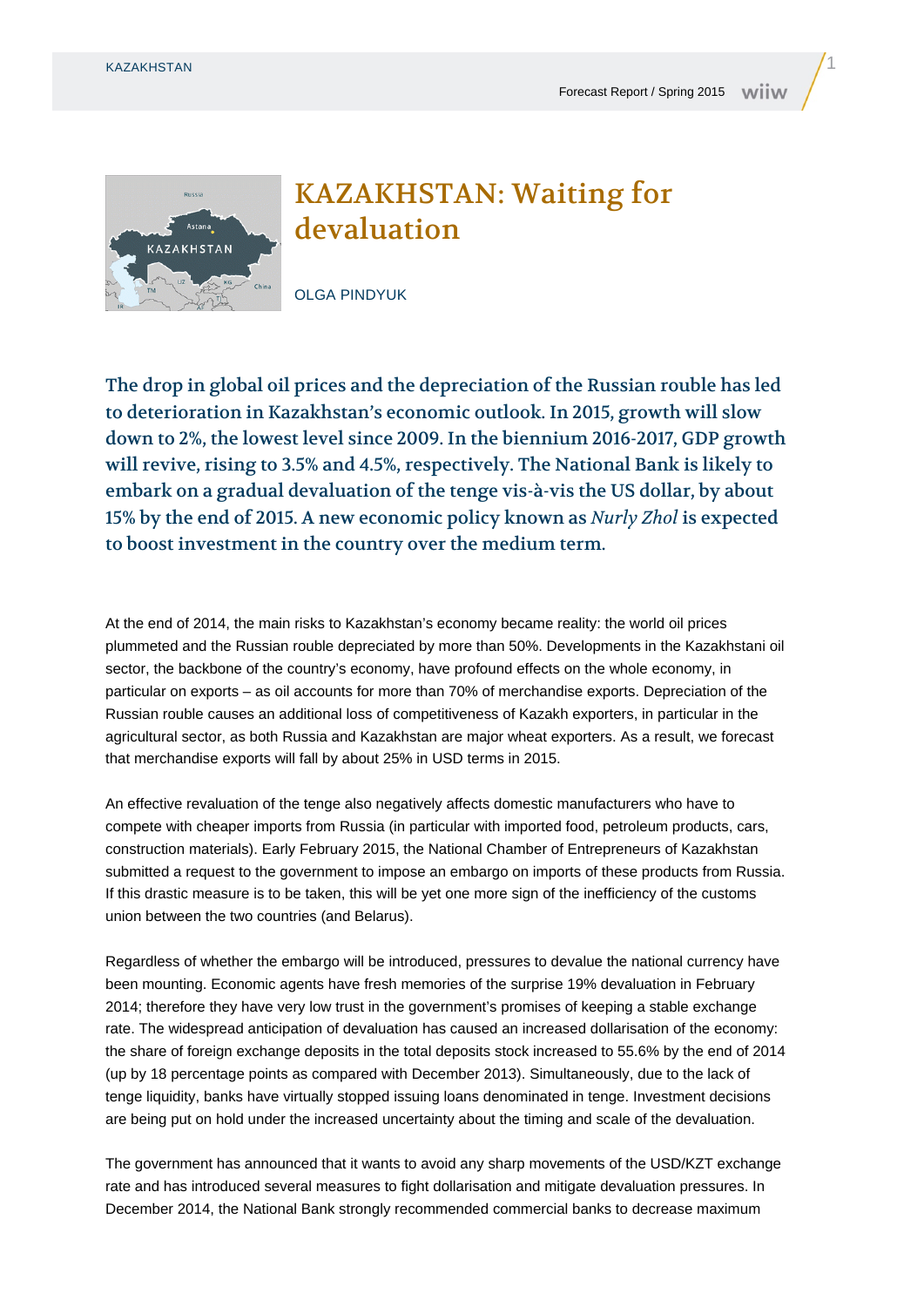interest rates on deposits denominated in US dollar from 4% to 3% (and most of the banks immediately followed the recommendation). In February 2015, the President addressed domestic companies with foreign exchange revenues with the request to exchange them (partly) into tenge; as many companies in the country belong to a quasi-state sector, this request can be regarded more as an order for them. Third, the National Bank has announced that it is going to provide commercial banks with additional tenge liquidity.

But it appears that devaluation of the tenge is inevitable anyway as its expectations are not likely to fade away any time soon. We expect that this time devaluation will be more protracted; by the end of 2015, the tenge will weaken by about 15% with respect to the US dollar. Plans announced by the National Bank to switch to inflation targeting in the medium run also signal that it will aim at greater exchange rate fluctuations.

In addition to the unfavourable global demand developments, the restart of production in the Kashagan oil field is likely to take place only in 2017. The cost of the Kashagan oil field project, already the world's most expensive one, is set to rise by nearly USD 4 billion as the companies developing it are forced to replace 200 km of leaking pipelines. Thus during the forecast period oil production will not rise significantly, and it will be primarily demand factors that will determine the commodity's export dynamics – as world oil prices are assumed to gradually pick up in 2016-2017, Kazakhstan's oil export will grow moderately.

Imports of goods will also decrease in 2015, but not as dramatically as exports – probably by some 10% in USD terms according to our forecast – as increased investment will call for more import of machinery and equipment even if the tenge is devalued. The current account will go into the red in 2015. In 2016-2017, imports will restore their growth though at a somewhat slower pace than exports – and the current account will slowly improve and return into positive territory in 2017.

In light of these developments we have made a downward revision of our forecast for the country's GDP: in 2015, growth will slow down to 2%, the lowest level since 2009; in 2016-2017, GDP growth will gradually revive to 3.5% and 4.5%, respectively.

In response to the slowing growth, in November 2014, President Nazarbayev announced a new economic policy called *Nurly Zhol* (Path to the Future) aimed at boosting investment in the country. Under this policy, an additional USD 3 billion (around 1.4% of GDP) will be transferred annually from the National Oil Fund during 2015-2017 to finance the development of the country's infrastructure<sup>1</sup> and credit facilities for small and medium-sized enterprises. In February 2015, President Nazarbayev requested to additionally include some short-term anti-crisis measures in the Path to the Future programme, such as support to the domestic agricultural and machine-building sectors, protection of the domestic market against imports, etc. He also requested government spending in 2015 to be cut by 10% (not affecting social expenditures<sup>2)</sup> – apparently aiming at assuring fiscal sustainability and macro

<sup>1</sup> The Path to the Future programme envisages the development not only of the transportation and logistics infrastructure (highways, railways and airlines) – which is of high importance for the landlocked country with the ninth largest territory in the world – but also of industrial, energy, housing and education infrastructure.

<sup>2</sup> Expenditures on healthcare, education and social security accounted for about 48% of total government spending in 2014.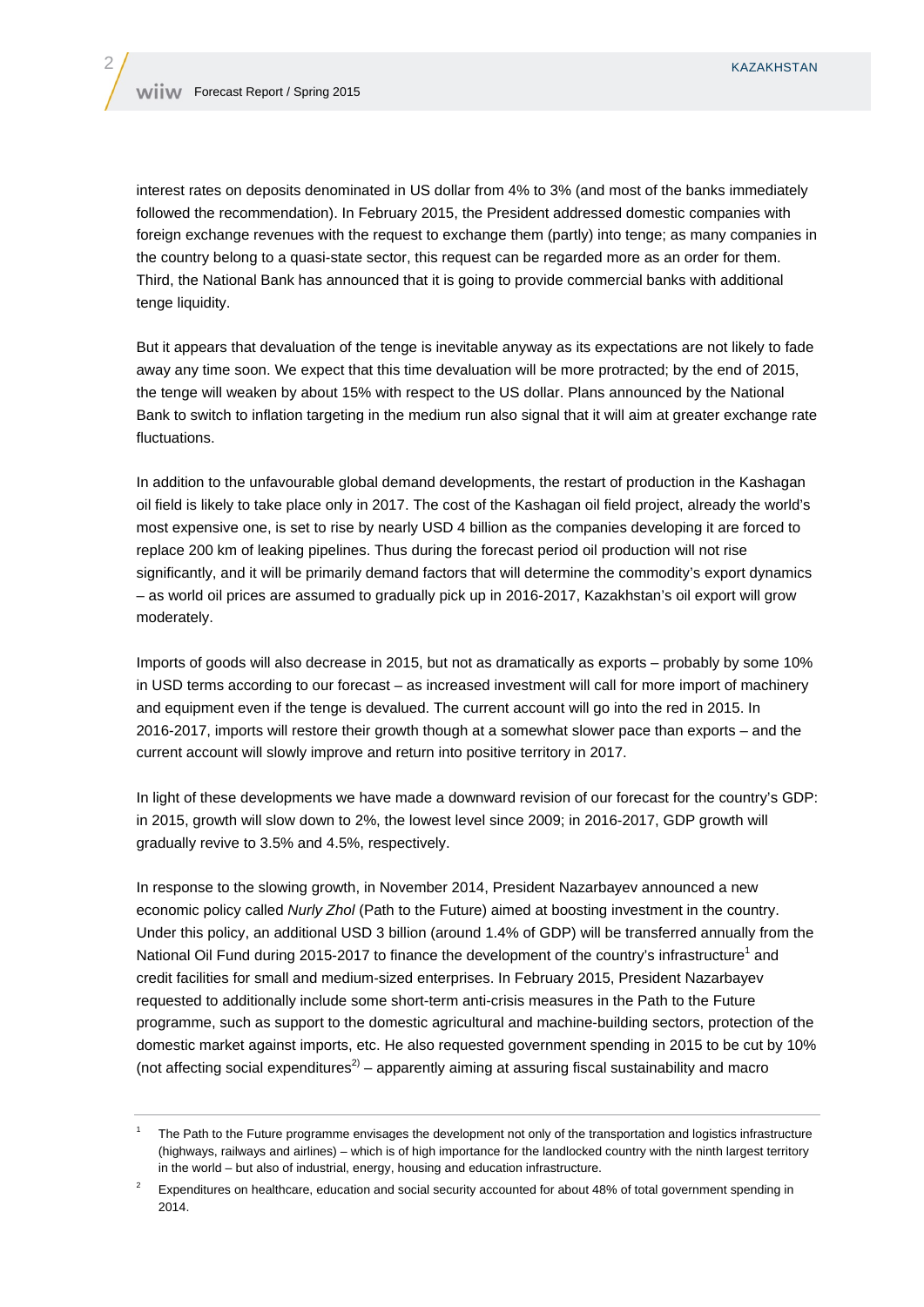stability under the expected loss of fiscal revenues from the oil sector. Regardless of the request, the budget deficit is likely to remain at 2-2.5% during the forecast period.

While it is difficult to assess the short-term measures yet as they have not been described in detail, the infrastructure projects are likely to give a boost to the economy only in the medium term. They will also make economic growth more investment-driven. Government financing has already accounted for a significant portion of gross fixed capital investment (about 20% in 2014), and the share is likely to rise under the lack of access to long-term bank credit for many companies as banks are still struggling to cleanse their balance sheets and secure long-term funding. In 2014, loans on capital expenditures accounted for a mere 6% of total loans issued to corporate clients, and the volume of such loans was 19% lower than a year earlier.